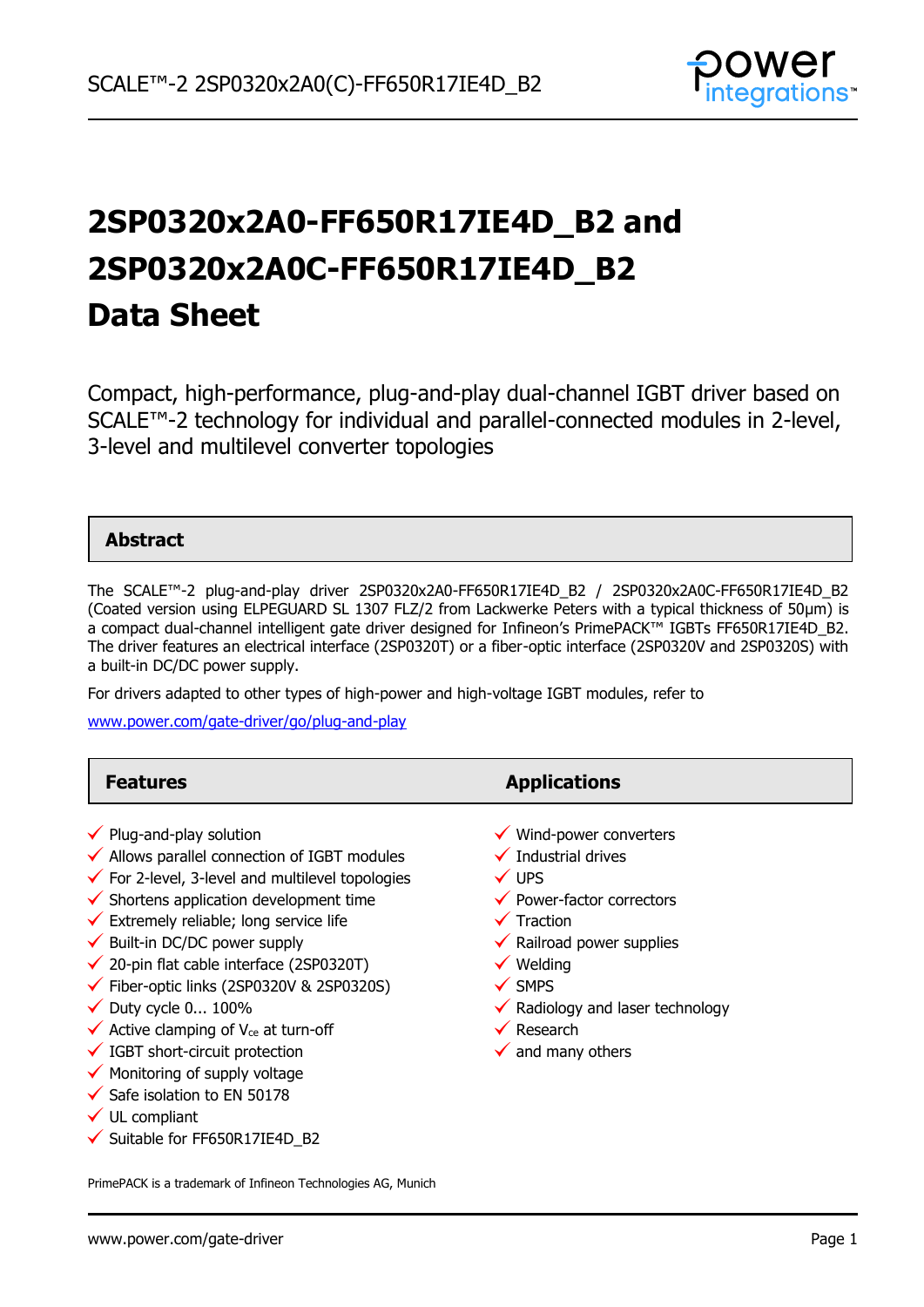

### **Safety Notice!**

The data contained in this data sheet is intended exclusively for technically trained staff. Handling all highvoltage equipment involves risk to life. Strict compliance with the respective safety regulations is mandatory!

Any handling of electronic devices is subject to the general specifications for protecting electrostatic-sensitive devices according to international standard IEC 60747-1, Chapter IX or European standard EN 100015 (i.e. the workplace, tools, etc. must comply with these standards). Otherwise, this product may be damaged.

### **Important Product Documentation**

This data sheet contains only product-specific data. For a detailed description, must-read application notes and common data that apply to the whole series, please refer to "Description & Application Manual for 2SP0320T SCALE-2 IGBT Drivers" (electrical interface) or "Description & Application Manual for 2SP0320V and 2SP0320S SCALE-2 IGBT Drivers" (fiber-optic interface) on [www.power.com/gate-driver/go/2SP0320.](http://www.power.com/gate-driver/go/2SP0320)

When applying SCALE-2 plug-and-play drivers, please note that these drivers are specifically adapted to a particular type of IGBT module. Therefore, the type designation of SCALE-2 plug-and-play drivers also includes the type designation of the corresponding IGBT module. These drivers are not valid for IGBT modules other than those specified. Incorrect use may result in failure.

### **Mechanical Dimensions**

Dimensions: Refer to the relevant "Description and Application Manual"

Mounting principle: Connected to IGBT module with screws

### **Fiber-Optic Interfaces**

| <b>Interface</b>                    | <b>Remarks</b>                                                                                    | Part type #                       |
|-------------------------------------|---------------------------------------------------------------------------------------------------|-----------------------------------|
| Drive signal input                  | 2SP0320V, fiber-optic receiver (Notes 21, 22)                                                     | HFBR-2522ETZ                      |
| Drive signal input<br>Status output | 2SP0320S, fiber-optic receiver (Notes 21, 22)<br>2SP0320V, fiber-optic transmitter (Notes 21, 23) | <b>HFBR-2412Z</b><br>HFBR-1522ETZ |
| Status output                       | 2SP0320S, fiber-optic transmitter (Notes 21, 23)                                                  | <b>HFBR-1412Z</b>                 |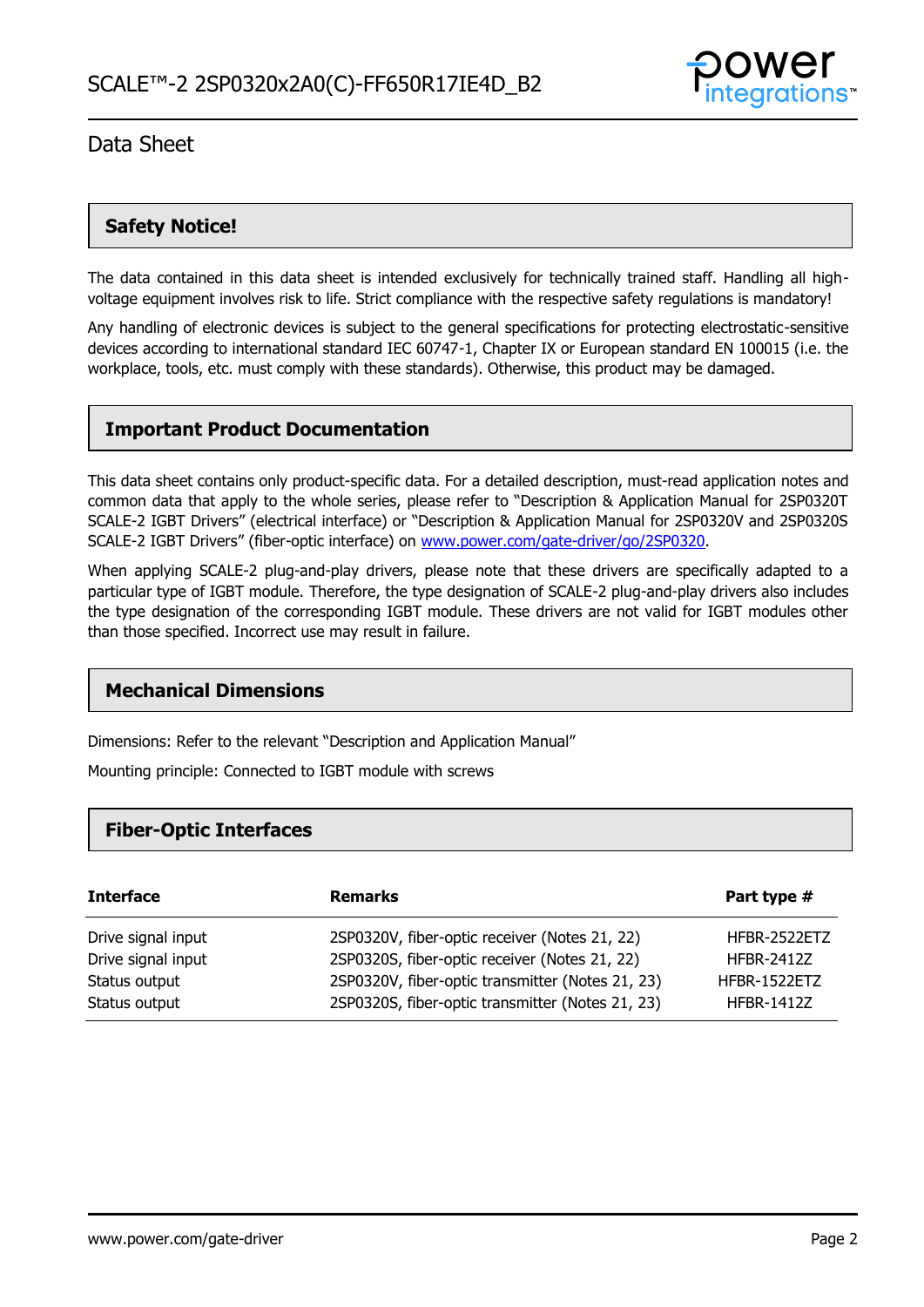

# **Absolute Maximum Ratings**

| <b>Parameter</b>                       | <b>Remarks</b>                              | Min | Max                  | Unit              |
|----------------------------------------|---------------------------------------------|-----|----------------------|-------------------|
| Supply voltage V <sub>DC</sub>         | VDC to GND                                  | 0   | 16                   | v                 |
| Supply voltage V <sub>cc</sub>         | VCC to GND (Note 1)                         | 0   | 16                   | v                 |
| Logic input and output voltages        | To GND                                      |     | $-0.5$ VCC $+0.5$    | V                 |
| $SOx$ current                          | Fault condition, total current              |     | 20                   | mA                |
| Gate peak current I <sub>out</sub>     | Note 2                                      | -20 | $+20$                | A                 |
| Average supply current I <sub>DC</sub> | 2SP0320T (Note 24)                          |     | 600                  | mA                |
| Average supply current I <sub>DC</sub> | 2SP0320V and 2SP0320S (Note 24)             |     | 690                  | mA                |
| Output power per gate                  | Ambient temperature <70°C (Note 3)          |     | 3                    | W                 |
|                                        | Ambient temperature 85°C (Note 3)           |     | 2                    | W                 |
| Switching frequency f                  |                                             |     | 20                   | <b>kHz</b>        |
| Test voltage (50Hz/1min.)              | Primary to secondary (Note 19)              |     | 5000 $V_{AC(eff)}$   |                   |
|                                        | Secondary to secondary (Note 19)            |     | $4000$ $V_{AC(eff)}$ |                   |
| DC-link voltage                        | Note 4                                      |     | 1200                 | V                 |
| dV/dt                                  | Rate of change of input to output voltage   |     | 50                   | $kV/\mu s$        |
| Operating voltage                      | Primary/secondary, secondary/secondary      |     | 1700                 | $V_{\text{peak}}$ |
| Operating temperature                  |                                             | -40 | 85                   | °C                |
| Storage temperature                    | Note 29                                     | -40 | 50                   | °C                |
| Surface temperature                    | Only 2SP0320x2A0C-FF650R17IE4D_B2 (Note 30) |     | 125                  | °C                |

## **Recommended Operating Conditions**

| <b>Power Supply</b>            | <b>Remarks</b>                               | Min  | <b>Tvp</b> | Max Unit |    |
|--------------------------------|----------------------------------------------|------|------------|----------|----|
| Supply voltage $V_{DC}$        | To GND (Note 1)                              | 14.5 | 15         | 15.5     |    |
| Supply voltage V <sub>cc</sub> | To GND (Note 1)                              | 14.5 | 15         | 15.5     | v  |
| Resistance from TB to GND      | 2SP0320T, blocking time $\neq$ 0, ext. value | 128  |            | $\infty$ | kΩ |
| $SOx$ current                  | Fault condition, 3.3V logic                  |      |            | 4        | mA |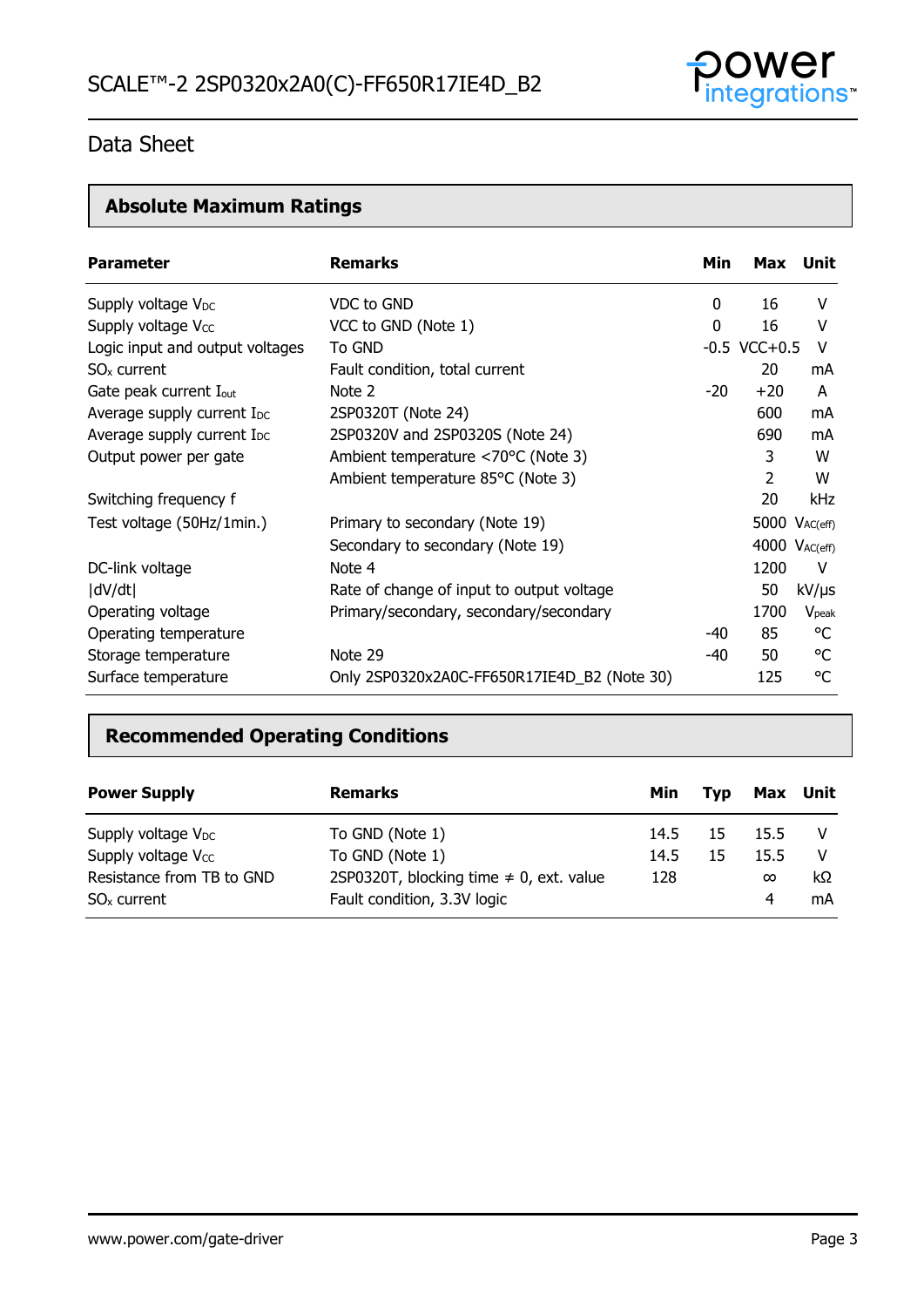

# **Electrical Characteristics**

| <b>Power Supply</b>                  | <b>Remarks</b>                                     | <b>Min</b> | <b>Typ</b> | <b>Max</b> | Unit          |
|--------------------------------------|----------------------------------------------------|------------|------------|------------|---------------|
| Supply current I <sub>DC</sub>       | 2SP0320T, without load                             |            | 37         |            | mA            |
|                                      | 2SP0320V and 2SP0320S, without load                |            | 145        |            | mA            |
| Efficiency n                         | Internal DC/DC converter                           |            | 85         |            | $\frac{0}{0}$ |
| Supply current Icc                   | Without load                                       |            | 19         |            | mA            |
| Coupling capacitance C <sub>io</sub> | Primary side to secondary side, total, per channel |            |            |            |               |
|                                      | 2SP0320T                                           |            | 20         |            | pF            |
|                                      | 2SP0320V and 2SP0320S                              |            | 15         |            | pF            |
| <b>Power Supply Monitoring</b>       | <b>Remarks</b>                                     | Min        | <b>Typ</b> | <b>Max</b> | <b>Unit</b>   |
| Supply threshold Vcc                 | Primary side, clear fault                          | 11.9       | 12.6       | 13.3       | $\vee$        |
|                                      | Primary side, set fault (Note 5)                   | 11.3       | 12.0       | 12.7       | $\vee$        |
| Monitoring hysteresis                | Primary side, set/clear fault                      | 0.35       |            |            | $\vee$        |
| Supply threshold Visox-Veex          | Secondary side, clear fault                        | 12.1       | 12.6       | 13.1       | V             |
|                                      | Secondary side, set fault (Note 26)                | 11.5       | 12.0       | 12.5       | V             |
| Monitoring hysteresis                | Secondary side, set/clear fault                    | 0.35       |            |            | V             |
| Supply threshold Veex-Vcomx          | Secondary side, clear fault                        | 5          | 5.15       | 5.3        | V             |
|                                      | Secondary side, set fault (Note 26)                | 4.7        | 4.85       | 5          | $\vee$        |
| Monitoring hysteresis                | Secondary side, set/clear fault                    | 0.15       |            |            | V             |
| <b>Logic Inputs and Outputs</b>      | <b>Remarks</b>                                     | Min        | <b>Typ</b> | <b>Max</b> | <b>Unit</b>   |
| Input impedance                      | 2SP0320T, $V(INx) > 3V$ (Note 6)                   | 3.5        | 4.1        | 4.6        | kΩ            |
| Turn-on threshold                    | 2SP0320T, V(INx) (Note 7)                          |            | 2.6        |            | V             |
| Turn-off threshold                   | 2SP0320T, V(INx) (Note 7)                          |            | 1.3        |            | V             |
| SOx output voltage                   | Fault condition, I(SOx) < 8mA                      |            |            | 0.7        | V             |
| <b>Short-circuit Protection</b>      | <b>Remarks</b>                                     | Min        | <b>Typ</b> | <b>Max</b> | Unit          |
| Vce-monitoring threshold             | Between auxiliary terminals                        |            | 10.2       |            | V             |
| Response time                        | DC-link voltage > 550V (Note 8)                    |            | 6.9        |            | μs            |
| Delay to IGBT turn-off               | After the response time (Note 9)                   |            | 1.4        |            | μs            |
| <b>Blocking time</b>                 | 2SP0320T, after fault (Note 10)                    |            | 90         |            | ms            |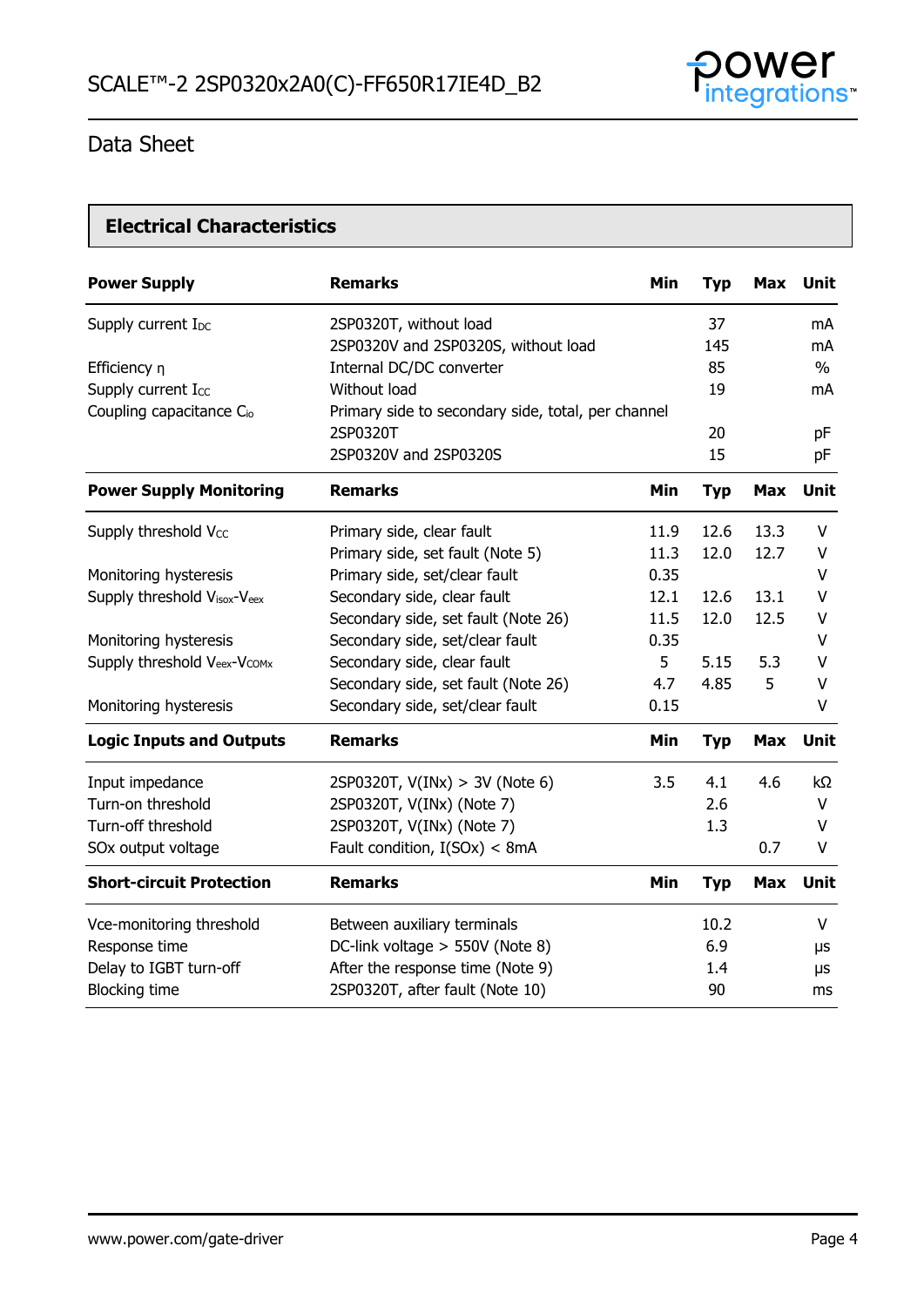

| <b>Timing Characteristics</b>              | <b>Remarks</b>                        | Min  | <b>Typ</b>            | <b>Max</b> | <b>Unit</b>       |
|--------------------------------------------|---------------------------------------|------|-----------------------|------------|-------------------|
| Turn-on delay $t_{d(0n)}$                  | 2SP0320T (Note 11)                    |      | 90                    |            | ns                |
| Turn-off delay t <sub>d(off)</sub>         | 2SP0320T (Note 11)                    |      | 90                    |            | ns                |
| Jitter of turn-on delay                    | 2SP0320T (Note 28)                    |      | ±2                    |            | ns                |
| Jitter of turn-off delay                   | 2SP0320T (Note 28)                    |      | ±2                    |            | ns                |
| Turn-on delay t <sub>d(on)</sub>           | 2SP0320V and 2SP0320S (Note 12)       |      | 120                   |            | ns                |
| Turn-off delay t <sub>d(off)</sub>         | 2SP0320V and 2SP0320S (Note 12)       |      | 100                   |            | ns                |
| Output rise time tr(out)                   | $G_x$ to $E_x$ (Note 13)              |      | $\overline{7}$        |            | ns                |
| Output fall time tf(out)                   | $G_x$ to $E_x$ (Note 13)              |      | 25                    |            | ns                |
| Dead time between outputs                  | 2SP0320T, half-bridge mode (Note 20)  |      | 3                     |            | μs                |
| Jitter of dead time                        | 2SP0320T, half-bridge mode            |      | ±100                  |            | ns                |
| Transmission delay of fault state          | 2SP0320T (Note 14)                    |      | 450                   |            | ns                |
| Transmission delay of fault state          | 2SP0320V and 2SP0320S (Note 25)       |      | 90                    |            | ns                |
| Delay to clear fault state                 | 2SP0320V and 2SP0320S (Note 15)       |      | 11                    |            | μs                |
| Acknowledge delay time                     | 2SP0320V and 2SP0320S (Note 16)       |      | 220                   |            | ns                |
| Acknowledge pulse width                    | 2SP0320V and 2SP0320S (on host side)  |      | 700                   | 1050       | ns                |
| <b>Outputs</b>                             | <b>Remarks</b>                        | Min  | <b>Typ</b>            | <b>Max</b> | <b>Unit</b>       |
| Turn-on gate resistor $R_{g(0n)}$          | Note 17                               |      | 1.0                   |            | Ω                 |
| Turn-off gate resistor R <sub>g(off)</sub> | Note 17                               |      | 3.3                   |            | Ω                 |
| Gate voltage at turn-on                    |                                       |      | 15                    |            | V                 |
| Gate-voltage at turn-off                   | 2SP0320T / (2SP0320V & 2SP0320S)      |      |                       |            |                   |
|                                            | $P = 0W$                              |      | $-10.4/-9.9$          |            | V                 |
|                                            | $P = 0.3W$                            |      | $-10.2/-9.8$          |            | V                 |
|                                            | $P = 2.1W$                            |      | $-9.7/-9.5$           |            | v                 |
|                                            | $P = 3W$                              |      | $-9.6/-9.4$           |            | V                 |
| Gate resistance to COMx                    |                                       |      | 4.7                   |            | kΩ                |
| dV/dt Feedback                             | <b>Remarks</b>                        |      | <b>Implementation</b> |            |                   |
| dV/dt feedback                             | Note 18                               |      | No                    |            |                   |
| <b>Electrical Isolation</b>                | <b>Remarks</b>                        | Min  | <b>Typ</b>            | <b>Max</b> | Unit              |
| Test voltage (50Hz/1s)                     | Primary to secondary side (Note 19)   | 5000 | 5050                  | 5100       | $V_{\text{eff}}$  |
|                                            | Secondary to secondary side (Note 19) | 4000 | 4050                  | 4100       | $V_{\rm eff}$     |
| Partial discharge extinction volt.         | Primary to secondary side (Note 27)   | 1768 |                       |            | $V_{\text{peak}}$ |
|                                            | Secondary to secondary side (Note 27) | 1700 |                       |            | V <sub>peak</sub> |
| Creepage distance                          | Primary to secondary side             | 20   |                       |            | mm                |
|                                            | Secondary to secondary side           | 17   |                       |            | mm                |
|                                            |                                       |      |                       |            |                   |

All data refer to +25°C and  $V_{CC} = V_{DC} = 15V$  unless otherwise specified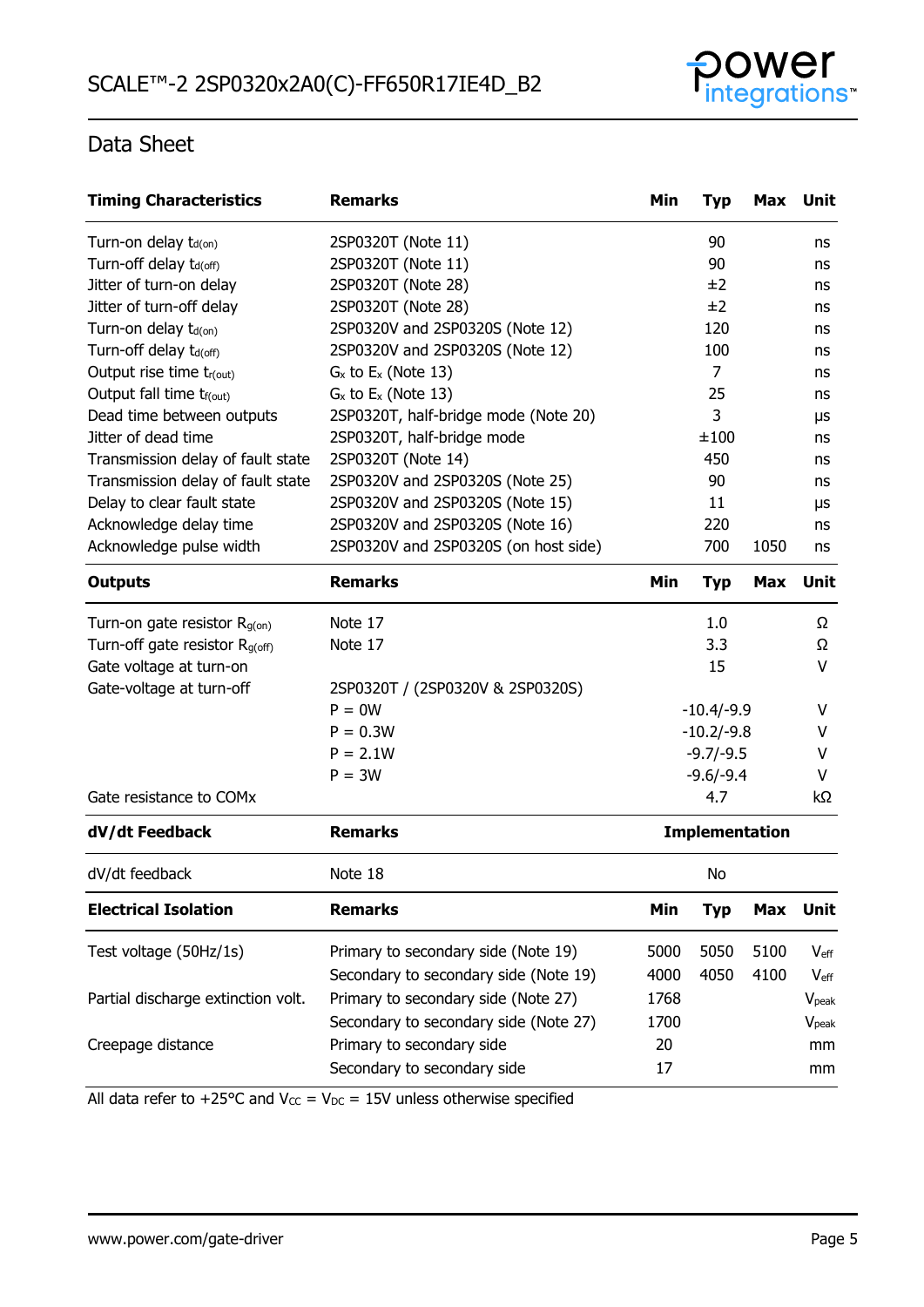

### **Footnotes to the Key Data**

- 1) Both supply voltages V<sub>DC</sub> and V<sub>CC</sub> should be applied in parallel.<br>2) The gate current is limited by the gate resistors located on the
- 2) The gate current is limited by the gate resistors located on the driver.<br>3) If the specified value is exceeded, this indicates a driver overload. It s
- If the specified value is exceeded, this indicates a driver overload. It should be noted that the driver is not protected against overload. From 70°C to 85°C, the maximum permissible output power can be linearly interpolated from the given data.
- 4) This limit is due to active clamping. Refer to "Description & Application Manual for 2SP0320T SCALE-2 IGBT Drivers" (electrical interface) or "Description & Application Manual for 2SP0320V and 2SP0320S SCALE-2 IGBT Drivers" (fiber-optic interface).
- 5) Undervoltage monitoring of the primary-side supply voltage (VCC to GND). If the voltage drops below this limit, a fault is transmitted to the corresponding output(s) (2SP0320T/2SP0320V/2SP0320S) and the IGBTs are switched off (only 2SP0320T).
- 6) The input impedance can be modified to values  $<$  18 k $\Omega$  (customer-specific solution).
- 7) Turn-on and turn-off threshold values can be increased (customer-specific solution).<br>8) The resulting pulse width of the direct output of the gate drive unit for short-circuit
- The resulting pulse width of the direct output of the gate drive unit for short-circuit type I (excluding the delay of the gate resistors) is the sum of response time plus delay to IGBT turn-off.
- 9) The turn-off event of the IGBT is delayed by the specified time after the response time.
- 10) Factory set value. The blocking time can be reduced with an external resistor. Refer to "Description & Application Manual for 2SP0320T SCALE-2 IGBT Drivers".
- 11) Measured from the transition of the turn-on or turn-off command at the driver input to direct output of the gate drive unit (excluding the delay of the gate resistors).
- 12) Including the delay of the external fiber-optic links. Measured from the transition of the turn-on or turn-off command at the optical transmitter on the host controller side to the direct output of the gate drive unit (excluding the delay of the gate resistors).
- 13) Refers to the direct output of the gate drive unit (excluding the delay of the gate resistors).<br>14) Transmission delay of the fault state from the secondary side to the primary status outputs.
- Transmission delay of the fault state from the secondary side to the primary status outputs.
- 15) Measured on the host side. The fault status on the secondary side is automatically reset after the specified time.
- 16) Including the delay of the external fiber-optic links. Measured from the transition of the turn-on or turn-off command at the optical transmitter on the host controller side to the transition of the acknowledge signal at the optical receiver on the host controller side.
- 17) The gate resistors can be leaded or surface mounted. Power Integrations reserves the right to determine which type will be used. Typically, higher quantities will be produced with SMD resistors and small quantities with leaded resistors.
- 18) A dV/dt feedback can optionally be implemented in order to reduce the rate of rise of the collector emitter voltage of the IGBTs at turn-off (customer-specific solution).
- 19) HiPot testing (= dielectric testing) must generally be restricted to suitable components. This gate driver is suited for HiPot testing. Nevertheless, it is strongly recommended to limit the testing time to 1s slots as stipulated by EN 50178. Excessive HiPot testing at voltages much higher than  $1200V_{AC(eff)}$ may lead to insulation degradation. No degradation has been observed over 1min. testing at 5000VAC(eff). The transformer of every production sample shipped to customers has undergone 100% testing at the given value for 1s.
- 20) Note that the dead time may vary from sample to sample. A tolerance of approximately  $\pm$ 20% may be expected. If higher timing precisions are required, Power Integrations recommends using direct mode and generating the dead time externally.
- 21) The transceivers required on the host controller side are not supplied with the gate driver. It is recommended to use the same types as used in the gate driver. For product information refer to [www.power.com/gate-driver/go/fiberoptics.](http://www.power.com/gate-driver/go/fiberoptics)
- 22) The recommended transmitter current at the host controller is 20mA. A higher current may increase jitter or delay at turn-off.
- 23) The typical transmitter current at the gate driver is 18mA. In case of supply undervoltage, the minimum transmitter current at the gate driver is 12mA: this is suitable for adequate plastic optical fibers with a length of up to 10 meters.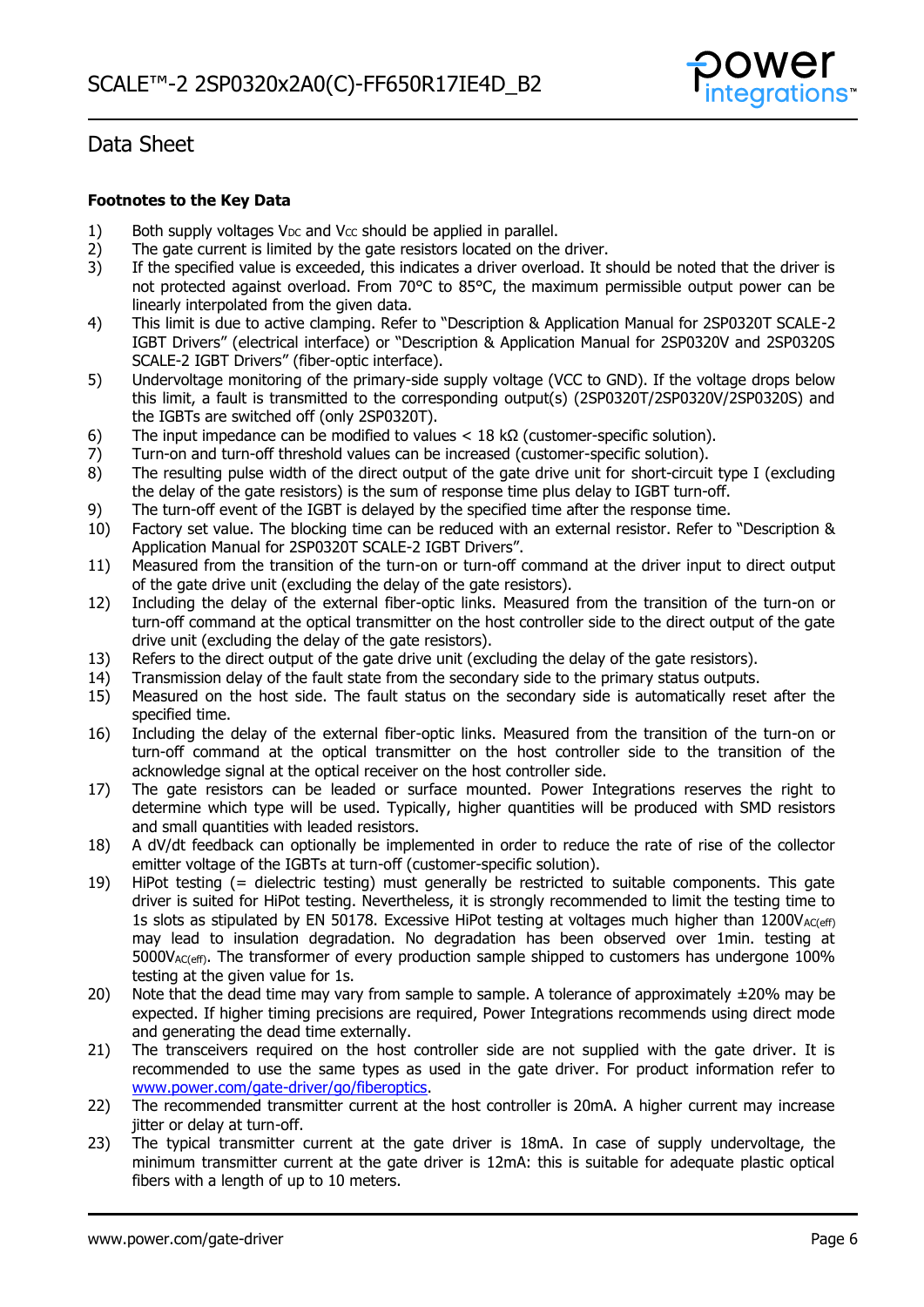

- 24) If the specified value is exceeded, this indicates a driver overload. It should be noted that the driver is not protected against overload.
- 25) Delay of external fiber-optic links. Measured from the driver secondary side (ASIC output) to the optical receiver on the host controller.
- 26) Undervoltage monitoring of the secondary-side supply voltage (Visox to Veex and Veex to COMx which correspond with the approximate turn-on and turn-off gate-emitter voltages). If the corresponding voltage drops below this limit, the IGBT is switched off and a fault is transmitted to the corresponding output.
- 27) Partial discharge measurement is performed in accordance with IEC 60270 and isolation coordination specified in EN 50178. The partial discharge extinction voltage between primary and either secondary side is coordinated for safe isolation to EN 50178.
- 28) Jitter measurements are performed with input signals INx switching between 0V and 15V referred to GND, with a corresponding rise time and fall time of 8ns.
- 29) The storage temperature inside the original package (1) or in case the coating material of coated products may touch external parts (2) must be limited to the given value. may touch external parts (2) must be limited to the given value. Otherwise, it is limited to 90°C.
- 30) The component surface temperature, which may strongly vary depending on the operating condition, must be limited to the given value for coated driver versions to ensure long-term reliability of the coating material.

### **Legal Disclaimer**

The statements, technical information and recommendations contained herein are believed to be accurate as of the date hereof. All parameters, numbers, values and other technical data included in the technical information were calculated and determined to our best knowledge in accordance with the relevant technical norms (if any). They may base on assumptions or operational conditions that do not necessarily apply in general. We exclude any representation or warranty, express or implied, in relation to the accuracy or completeness of the statements, technical information and recommendations contained herein. No responsibility is accepted for the accuracy or sufficiency of any of the statements, technical information, recommendations or opinions communicated and any liability for any direct, indirect or consequential loss or damage suffered by any person arising therefrom is expressly disclaimed.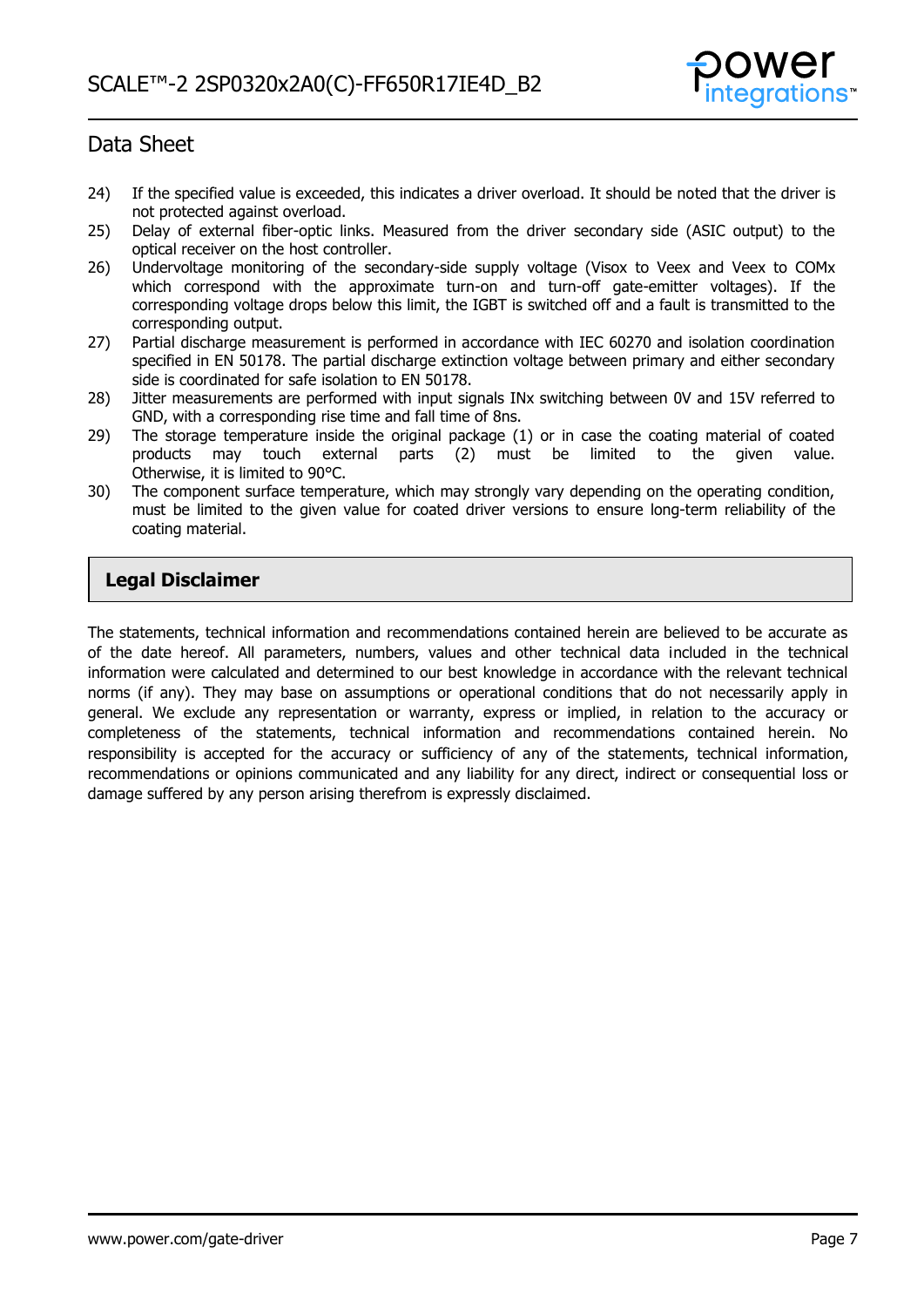

### **Ordering Information**

Our international terms and conditions of sale apply.

| <b>Interface</b>                   | <b>Power Integrations Driver Type #</b> | <b>Related IGBT</b> |
|------------------------------------|-----------------------------------------|---------------------|
| Electrical Interface               | 2SP0320T2A0-FF650R17IE4D B2             | FF650R17IE4D B2     |
| Electrical Interface <sup>2)</sup> | 2SP0320T2A0C-FF650R17IE4D B2            | FF650R17IE4D B2     |
| Fiber-Optic Interface 1)           | 2SP0320V2A0-FF650R17IE4D B2             | FF650R17IE4D B2     |
| Fiber-Optic Interface 1), 2)       | 2SP0320V2A0C-FF650R17IE4D B2            | FF650R17IE4D B2     |

<sup>1)</sup> Fiber-optic interface with versatile link (HFBR-2522ETZ and HFBR-1522ETZ)

2) Conformal coated version

Product home page: [www.power.com/gate-driver/go/2SP0320](http://www.power.com/gate-driver/go/2SP0320)

Refer to [www.power.com/gate-driver/go/nomenclature](http://www.power.com/gate-driver/go/nomenclature) for information on driver nomenclature

### **Information about Other Products**

### **For other drivers, evaluation systems product documentation and application support**

Please click: [www.power.com/gate-driver](http://www.power.com/gate-driver)

© 2008…2020 Power Integrations Switzerland GmbH. All rights reserved. We reserve the right to make any technical modifications without prior notice. Version 2.1 from 2020-05-11